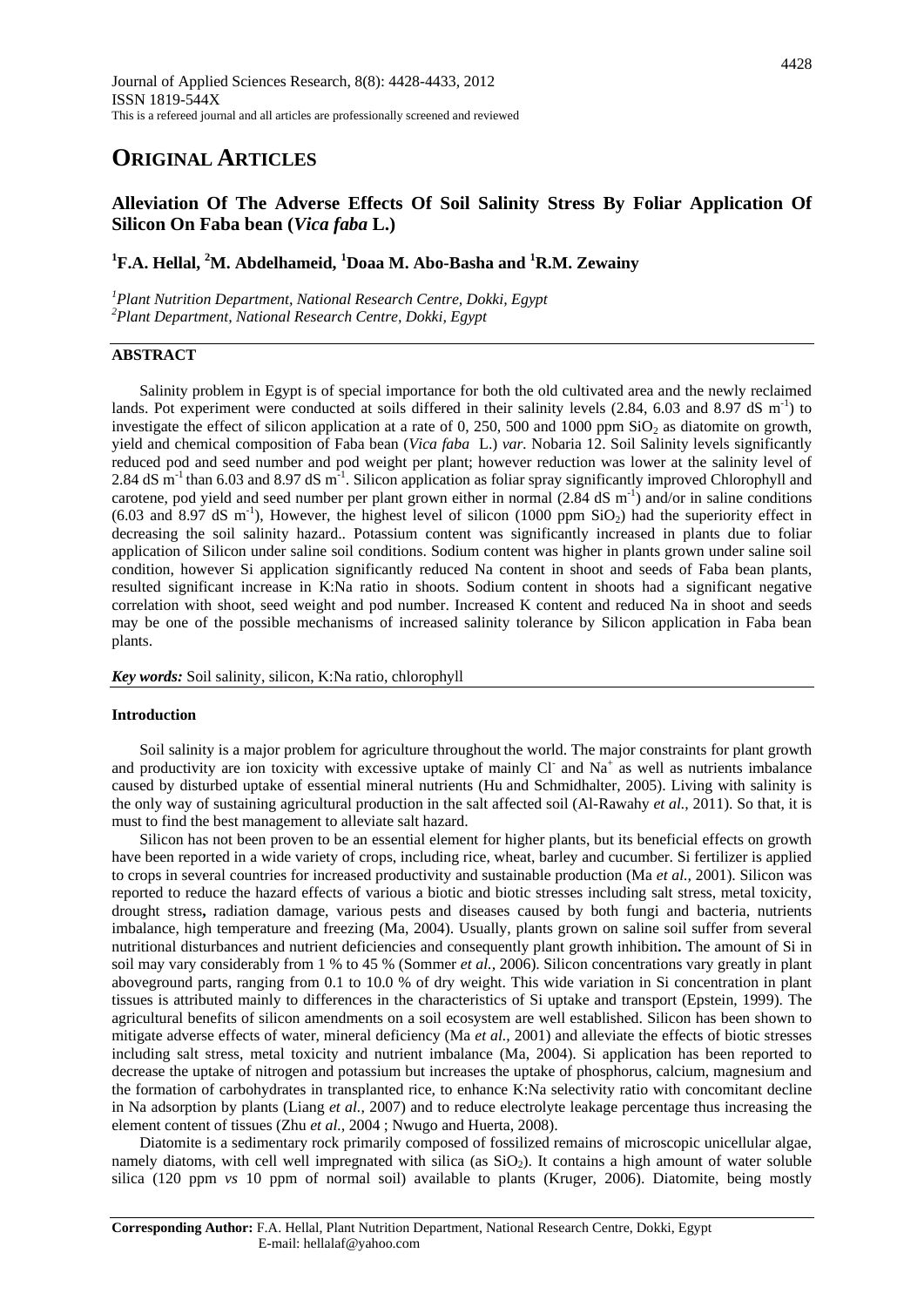chemically composed of  $SiO<sub>2</sub>$  (86-89%) and small amount of trace elements, it is considered as a complete fertilizer. Diatomites are a naturally occurring sedimentary rock primarily composed of fossilized remains of fresh water diatoms. It is chemically composed of  $SiO<sub>2</sub>$  (86 to 89%) in a soluble form available to plants and small amount of trace elements. It is considered as a complete, long lasting, recyclable, reusable and environmentally friendly soil fertilizer and enhancer by improving the physical structure of soil, aerating the plant's root zone, minimizing leaching and runoff thus increasing soil water retention and reducing watering. Subsequently, diatomite promotes stronger, healthier, higher-yielding plants that mature quickly and acquire self resistance against a biotic and biotic stresses (Jessen, 2007 and Abdalla, 2011). The possible beneficial effects of silicon in the performance of bean plants grown under salt stress still need to be studied. Thus, the aim of the present study was to investigate the effect of Silicon applied as foliar applications on growth and yield as well as [chemical composition,](http://www.scialert.net/asci/result.php?searchin=Keywords&cat=&ascicat=ALL&Submit=Search&keyword=chemical+composition) to improve Faba bean yield under saline soil conditions.

## **Materials And Methods**

Pot experiments were carried out in the Green house of the National Research Centre, Dokki, Egypt. Plastic pots (30 cm in diameter) were filled with 10 kg soil deferred in their salinity levels. Physical and chemical analyses of soils used in pot experiment were determined according to the methods reported by Rebecca (2004) and presented in Table 1. The Major chemical elements of diatomite used for foliar application of silicon were:  $\rm SiO_2$  89.00%, Al<sub>2</sub>O<sub>3</sub> 5.95%, Fe<sub>2</sub>O<sub>3</sub> 0.88%, CaO 0.10%, K<sub>2</sub>O 0.63%, MgO 0.20%, Na<sub>2</sub>O 0.32%, TiO<sub>2</sub> 0.29%,  $H_2O < 3\%$ .

The pots were divided into three main groups of soil salinity at levels  $(2.84, 6.03 \text{ and } 8.97 \text{ dS m}^{-1})$ considered as Low (LS), Medium (MS) and High (HS) saline soil, respectively}. This main group was sprayed with fresh water (control) as  $Si<sub>0</sub>$  and the others were sprayed with silicon as diatomite at a rate of 250, 500 and 1000 ppm  $SiO<sub>2</sub>$  which abstracted as  $Si<sub>1</sub>$ ,  $Si<sub>2</sub>$  and  $Si<sub>3</sub>$ , respectively. Each pot received 2.2 g of calcium superphosphate (15.5%  $P_2O_5$ ) and 1.1 g potassium sulphate (48% K<sub>2</sub>O) before sowing and 3.0 g ammonium nitrate (33.5% N) added two weeks after sowing. In each pot, 6 grains of Faba bean (*[Vica](http://www.scialert.net/asci/result.php?searchin=Keywords&cat=&ascicat=ALL&Submit=Search&keyword=Triticum+aestivum) faba* L.) var. Nobaria 12 were sown at 15 November 2011.

| Soil texture          | ECe in soil paste $(dS \, m^{-1})$ | pH(1:2.5) | Organic matter $(\%)$ | Ca $CO3(\%)$ |
|-----------------------|------------------------------------|-----------|-----------------------|--------------|
| Sandy Loam            | 2.84 (Low salinity, LS)            | 7.65      | 0.28                  | 2.2          |
| Sandy Loam            | 6.03 (Medium salinity, MS)         | 7.82      | 0.55                  | 2.97         |
| Loamy Sand            | 8.97 (High salinity, HS)           | 7.91      | 0.34                  | 4.18         |
|                       | $Ca^{++}$                          | $Mg^{++}$ | $K^+$                 | $Na+$        |
| Cation (me $l^{-1}$ ) | 2.62                               | 1.86      | 1.41                  | 5.51         |
|                       | 3.22                               | 0.92      | 0.73                  | 8.34         |
|                       | 3.76                               | 0.82      | 0.66                  | 13.71        |
|                       | $CO3^{-}$                          | $HCO3^-$  | CF                    | $SO4^-$      |
| Anion (me $1^{-1}$ )  | 0.00                               | 2.12      | 7.33                  | 1.72         |
|                       | 0.00                               | 2.44      | 8.63                  | 2.77         |
|                       | 0.00                               | 3.17      | 12.48                 | 3.42         |

**Table 1:** Initial soil properties and treatment details of the experimental

The seedlings were thinned to three plants per pot two weeks after sowing. Foliar treatments of silicon were sprayed three times at 35, 60 and 85 days after sowing.

The plant samples were collected at 45 and 90 days after sowing. The chlorophyll a and b and carotene were estimated in the fresh leaves as described by Lichtenthalar and Wellburn (1983). Shoot weight, plant height and leaf area also estimated. Leaf area (LA) calculated by the model described by Erdogan (2012) using the leaflet length (L) and width (W). LA=-  $1.6923+(L*0.0161)+(W*0.0929)+(0.0062*L*W)$ .

At harvest, the following measurements were recorded: shoot weight, number of pods per plant and its weight, seed number per plant and its weight (g). Shilling percentage was calculated by dividing the seeds weight into 100 by pods weight. Total nitrogen, phosphorus, potassium, calcium and sodium estimated in the plant digest according to the method described by Faithfull (2002).

Data were statistically analyzed by using factorial completely randomized design. The means were compared using the least significant difference test (LSD) at 5% level according to Gomez and Gomez (1984). Correlation studies were done and the values tested for their significance at 1 and 5 %.

#### **Results And Discussion**

#### *Growth parameters:*

Data in Table 2 indicate that salinity had adverse effects on growth parameters of Faba bean. Moderately saline (6.03 dS m<sup>-1</sup>) and strongly saline (8.97 dS m<sup>-1</sup>) stress caused significant reduction in shoot weight, plant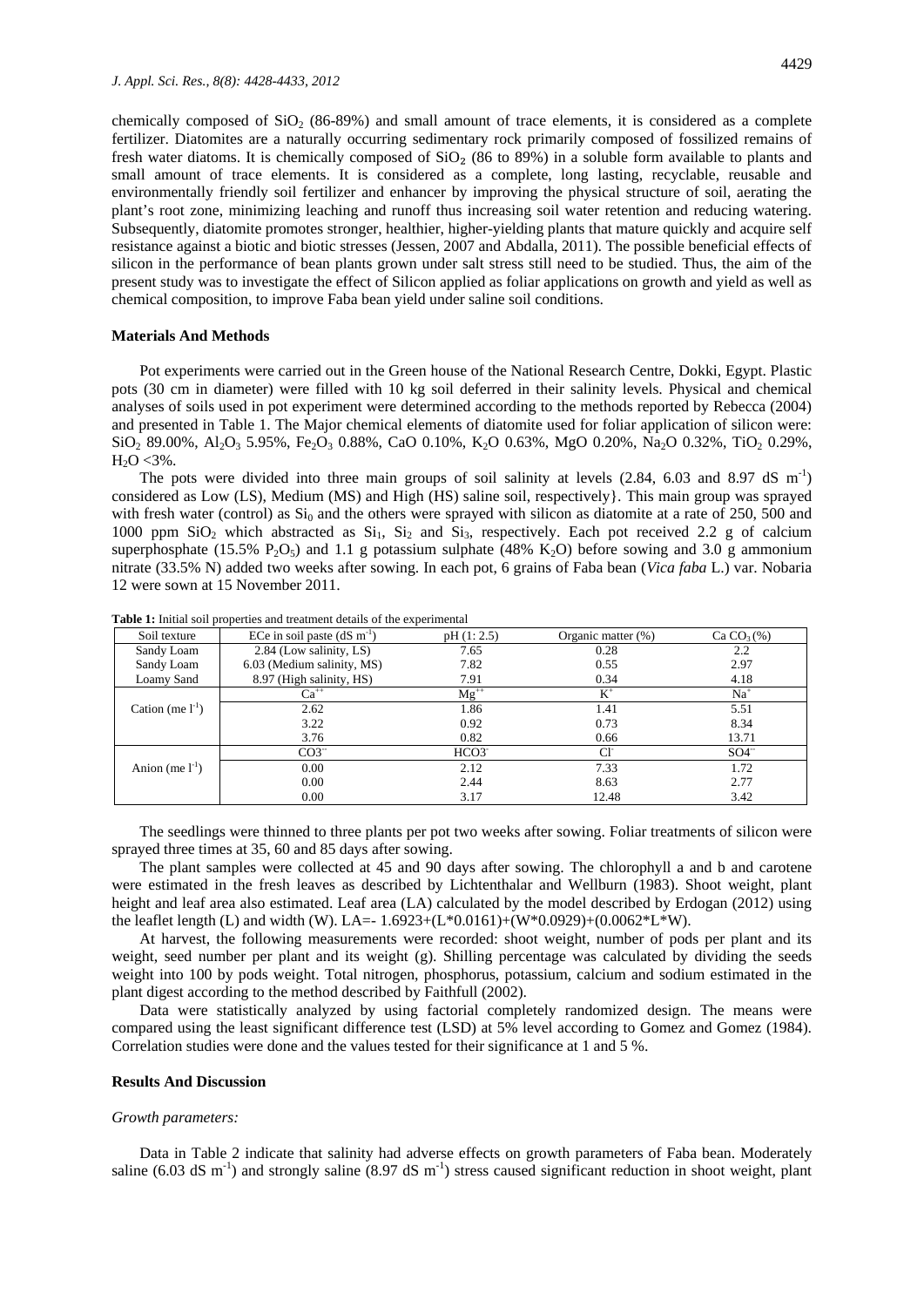height and Leaf area as compared with non-saline stress treatment  $(2.84 \text{ dS m}^{-1})$ . Increasing soil salinity from LS  $(2.84 \text{ dS m}^{-1})$  to HS  $(8.97 \text{ dS m}^{-1})$  decreased dray weight of shoot  $(4.56 \text{ g})$ ,  $(8.51 \text{ g})$  to  $(3.13 \text{ g})$ ,  $(7.21 \text{ g})$  at 45 and 90 days after sowing, respectively. Also, the leaf area decreased significantly with increasing soil salinity. These confirmed previous results obtained by (Bekheta *et al.* 2009). The plant height was not significantly affected by both soil salinity and silicon application.

The foliar application of 250 up to 1000 ppm  $SiO<sub>2</sub>$  increased the growth parameters of Faba bean under soil salinity levels. Foliar application of silicon to the higher levels soil salinity  $(8.97 \text{ dS m}^{-1})$  increased the shoot dry weight from 2.49 g plant<sup>-1</sup> up to 3.72 g plant<sup>-1</sup> with foliar application of 250 and 1000 ppm  $SiO<sub>2</sub>$  respectively at 45 days after sowing. Similar trend was observed for leaf area and plant height at 45 and 90 days after sowing. These results were in agreed with that reported by Hanafy Ahmed *et al.* (2002).

| Soil      | Applied         | Shoot dry    |       | Leaf area          |           | Plant height |           | Chlorophyll a              |       | Chlorophyll b |       | Carotene |       |  |
|-----------|-----------------|--------------|-------|--------------------|-----------|--------------|-----------|----------------------------|-------|---------------|-------|----------|-------|--|
| Salinity  | Silicon         | weight $(g)$ |       | (cm <sup>2</sup> ) |           | (cm)         |           | $(mg g^{-1}$ fresh weight) |       |               |       |          |       |  |
| (SL)      | $(S_i)$         | 45 d         | 90 d  | 45 d               | 90 d      | 45 d         | 90 d      | 45 d                       | 90d   | 45 d          | 90 d  | 45 d     | 90 d  |  |
|           | Si <sub>0</sub> | 3.70         | 6.15  | 9.02               | 17.51     | 33.52        | 79.67     | 1.470                      | 1.202 | 0.340         | 0.310 | 2.442    | 1.160 |  |
| LS.       | Si <sub>1</sub> | 4.70         | 7.23  | 11.28              | 18.11     | 36.17        | 90.33     | 1.620                      | 1.207 | 0.450         | 0.367 | 2.470    | 1.197 |  |
|           | $\mathrm{Si}_2$ | 4.97         | 9.60  | 10.15              | 17.64     | 37.83        | 94.00     | 1.938                      | 1.374 | 0.718         | 0.402 | 2.925    | 1.268 |  |
|           | $\mathrm{Si}_3$ | 5.29         | 12.16 | 10.96              | 18.65     | 39.73        | 85.00     | 2.147                      | 1.969 | 0.817         | 0.512 | 3.213    | 1.589 |  |
|           | Si <sub>0</sub> | 3.12         | 6.56  | 8.55               | 16.36     | 33.65        | 80.26     | 1.240                      | 1.077 | 0.443         | 0.327 | 1.711    | 1.092 |  |
| MS        | $\mathrm{Si}_1$ | 3.32         | 6.14  | 8.89               | 16.96     | 34.48        | 82.67     | 1.480                      | 1.206 | 0.521         | 0.346 | 2.441    | 1.322 |  |
|           | Si <sub>2</sub> | 3.29         | 10.41 | 10.79              | 17.43     | 36.70        | 87.67     | 2.009                      | 1.356 | 0.617         | 0.376 | 3.085    | 1.332 |  |
|           | Si <sub>3</sub> | 3.93         | 8.45  | 11.34              | 17.12     | 40.28        | 83.67     | 2.33                       | 1.637 | 0.704         | 0.451 | 3.202    | 1.414 |  |
|           | Si <sub>0</sub> | 2.49         | 6.58  | 8.16               | 14.53     | 31.10        | 73.67     | 0.794                      | 0.578 | 0.262         | 0.260 | 1.300    | 1.110 |  |
| <b>HS</b> | Si <sub>1</sub> | 3.18         | 6.87  | 8.24               | 15.06     | 30.13        | 82.00     | 1.345                      | 1.204 | 0.407         | 0.381 | 1.512    | 1.131 |  |
|           | $\mathrm{Si}_2$ | 3.22         | 8.76  | 8.51               | 15.81     | 31.21        | 83.00     | 1.995                      | 1.279 | 0.683         | 0.364 | 2.955    | 1.270 |  |
|           | Si <sub>3</sub> | 3.72         | 8.20  | 8.60               | 18.09     | 32.54        | 88.67     | 2.339                      | 1.551 | 0.812         | 0.323 | 3.202    | 1.389 |  |
| LSD.      | SL              | 0.39         | 0.60  | 0.25               | 1.05      | <b>NS</b>    | NS.       | 0.027                      | 0.034 | 0.125         | 0.134 | 0.267    | NS.   |  |
| (5%)      | Si              | 0.45         | 0.69  | 0.29               | 1.22      | NS           | <b>NS</b> | 0.031                      | 0.039 | 0.144         | 0.155 | 0.309    | 0.108 |  |
|           | Interaction     | 0.78         | 1.19  | 0.50               | <b>NS</b> | <b>NS</b>    | <b>NS</b> | 0.053                      | 0.067 | 0.25          | 0.269 | 0.535    | NS.   |  |

**Table 2:** Growth parameters and chlorophyll, carotene of Faba bean at 45 and 90 day as influenced by salinity and Si application

#### *Chlorophyll contents:*

Increasing the soil salinity levels from 2.84 and 8.97 dS  $m^{-1}$  significantly decreased the chlorophyll a and b and carotene contents. However, the application of silicon as foliar spray decreased the deleterious effect of salinity on the chlorophyll content.

Application of 1000 ppm  $SiO<sub>2</sub>$  produced the higher chlorophyll a and b and carotene as compared to the other treatments and control under the different soil salinity levels (Table 2). The Faba bean plants grown under 8.97 dS  $m^{-1}$  of soil salinity at 90 days after sowing sprayed with 1000 ppm  $SiO<sub>2</sub>$  in the form of diatomite significantly increased the chlorophyll a and b carotene (1.55, 0.32 and 1.39 mg  $g^{-1}$  fresh weight) followed by application of 500 ppm SiO<sub>2</sub> (1.28, 0.36 and 1.27 mg g<sup>-1</sup> fresh weight) followed by 250 ppm SiO<sub>2</sub> over control treatments. The reduction in plant growth and yield due to salinity might be attributed to the inhibiting effects of salinity on many metabolic processes including, activity of mitochondria and chloroplasts (Singh and Dubey, 1995). El-Bagoury *et al.* (1999) suggested that, biosynthesis of chlorophylls in generally might be inhibited by the depressive effect of stress conditions on the absorption of some ions involved in the chloroplast formation, such as Mg and Fe and/or an increase of growth inhibitors, such as ethylene or abscisic acid production which enhance senescence. Carotene content was significantly reduced by increasing salt concentration of the growth compared with the control plants grown under low saline soil with  $EC = 2.84$  dS m<sup>-1</sup>. These results agree with Ghassemi-Golezaniet *et al.* (2012).

#### *Yield parameters:*

Data presented in Table 3 revealed that, Soil Salinity stress significantly reduced pod and seed number and pod weight per plant; however reduction was lower at the salinity level of 2.84 than 6.03 and 8.97 dS m<sup>-1</sup>. Silicon application as foliar spray significantly improved pod yield and seed number per plant grown either in low saline soil  $(2.84 \text{ dS m}^{-1})$  and/or in saline conditions 6.03 and 8.97 dS m<sup>-1</sup>.

Concerning the effect of silicon, the highest rate of silicon application  $(1000 \text{ ppm} \text{ SiO}_2)$  resulted in pronounced increase on all of the studied [yield components](http://www.scialert.net/asci/result.php?searchin=Keywords&cat=&ascicat=ALL&Submit=Search&keyword=yield+components) of Faba bean , especially at the highest level of [soil](http://www.scialert.net/asci/result.php?searchin=Keywords&cat=&ascicat=ALL&Submit=Search&keyword=soil+salinity)  [salinity](http://www.scialert.net/asci/result.php?searchin=Keywords&cat=&ascicat=ALL&Submit=Search&keyword=soil+salinity) (8.97 dS m<sup>-1</sup>) over the lower rate of applied silicon (500 and 250 ppm  $SiO_2$ ) and control treatment.

Application of 1000 SiO<sub>2</sub> (Si<sub>3</sub>) in the high salinity soil (SL<sub>3</sub>) increased the pod dry weight (11.53 g plant<sup>-1</sup>), seed dry weight (4.23 g plant<sup>-1</sup>), shoot dry weight (20.00 g plant<sup>-1</sup>) over application of 500 SiO<sub>2</sub> and 250 SiO<sub>2</sub> and control  $(6.20 \text{ g plant}^{-1})$ ,  $(2.73 \text{ g plant}^{-1})$  and  $(9.25 \text{ g plant}^{-1})$ . Shelling percentage decreased significantly under saline conditions (39.46 % at  $8.97$  dS m<sup>-1</sup>) as compared to normal condition (65.87 % at 2.84 dS m<sup>-1</sup>).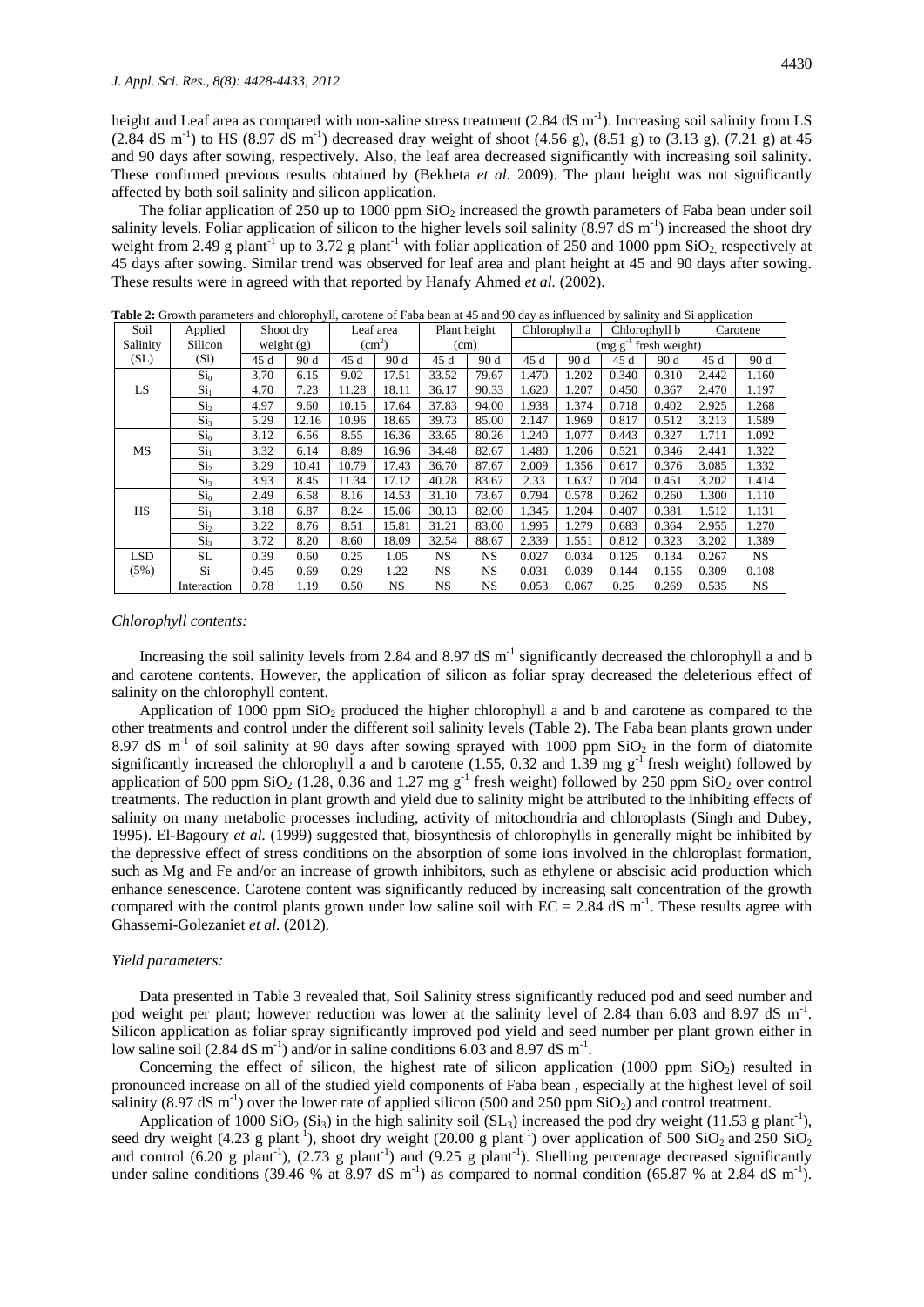However, shelling percentage of plants grown with salinity increased with application of Silicon. Silicon is reported to enhance growth of many of higher plants particularly under biotic and a biotic stresses (Epstein, 1999). A number of possible mechanisms are proposed by which Si can increase resistance of plants against salinity stress which is a major yield limiting factor in arid and semiarid areas. Increase in dry matter was more pronounced in saline environments indicating beneficial effects of Si application in alleviating salinity stress (Al-Aghabary *et al*., 2004).

| Soil<br>Salinity<br>(SL) | Applied<br>Silicon<br>$(S_i)$ | Seed number<br>$(Plant-1)$ | Pod<br>number<br>$(Plant-1)$ | Shoot dry<br>weight<br>$(g$ plant <sup>-1</sup> ) | Pod dry<br>weight<br>$(g$ plant <sup>-1</sup> ) | Seed dry<br>Weight<br>$(g$ plant <sup>-1</sup> ) | Shelling<br>(% ) |
|--------------------------|-------------------------------|----------------------------|------------------------------|---------------------------------------------------|-------------------------------------------------|--------------------------------------------------|------------------|
|                          | Si0                           | 13.00                      | 7.02                         | 13.58                                             | 10.87                                           | 7.50                                             | 69.02            |
| LS                       | Si1                           | 15.33                      | 7.33                         | 19.13                                             | 11.23                                           | 8.43                                             | 75.07            |
|                          | Si <sub>2</sub>               | 15.33                      | 7.87                         | 20.75                                             | 14.83                                           | 8.77                                             | 59.12            |
|                          | Si3                           | 19.67                      | 8.21                         | 25.63                                             | 15.07                                           | 9.08                                             | 60.27            |
|                          | Si0                           | 10.67                      | 4.33                         | 12.25                                             | 8.50                                            | 4.43                                             | 52.16            |
| MS                       | Si1                           | 13.33                      | 5.67                         | 14.92                                             | 10.23                                           | 5.74                                             | 56.09            |
|                          | Si <sub>2</sub>               | 14.67                      | 5.98                         | 21.75                                             | 11.90                                           | 6.40                                             | 53.78            |
|                          | Si3                           | 13.05                      | 5.91                         | 21.17                                             | 12.90                                           | 7.11                                             | 55.12            |
|                          | Si0                           | 8.61                       | 2.67                         | 9.25                                              | 6.20                                            | 2.73                                             | 44.09            |
| HS                       | Si1                           | 10.04                      | 3.35                         | 9.86                                              | 7.17                                            | 3.12                                             | 43.53            |
|                          | Si <sub>2</sub>               | 11.00                      | 3.67                         | 17.33                                             | 9.73                                            | 3.27                                             | 33.56            |
|                          | Si3                           | 12.33                      | 4.00                         | 20.00                                             | 11.53                                           | 4.23                                             | 36.68            |
| <b>LSD</b>               | SL                            | 1.171                      | 0.599                        | 1.560                                             | 0.769                                           | 0.753                                            | 2.63             |
| (5%)                     | Si                            | 1.275                      | 0.614                        | 1.524                                             | 0.810                                           | 0.792                                            | 2.915            |
|                          | Interaction                   | 1.843                      | 0.698                        | 2.720                                             | 1.037                                           | 1.006                                            | NS.              |

**Table 3:** Seed, pod and shoot yield per plant of Faba bean at harvest as influenced by salinity and Si application

#### *Nutrient composition:*

The low values of N, P and K content were recorded by plants growing under salinity when compared with control plants grown under Low saline soil (Table 4). The reduction was more pronounced at the higher salinity level. In seed also a gradual reduction in N concentrations were recorded with increasing salinity level. These results were agreed with those reported by Hanafy Ahmed *et al.* (2008) on wheat. Nitrate nitrogen was accumulated in the bean plants grown under saline conditions especially at moderately saline ( $EC_e = 6.03$  dS m<sup>-</sup> <sup>1</sup>) and strongly saline ( $\overline{EC}_e = 8.970$  dS m<sup>-1</sup>) compared to control values. It might be due to an adaptation mechanism developed by the plants to overcome osmotic stress caused by salinity while further decrease in nitrate nitrogen might be related to the antagonistic relation between toxic Cl<sup>-</sup> and NO<sub>3</sub> (Meloni *et al.* 2004).

Potassium content was lower in plants shoot grown under saline soil conditions (3.61 and 3.54%) than those grown in low saline soil (3.88 % K). Liang *et al*., (2007) also reported a significant increase in K uptake and decrease in Na uptake under salt stress when Si was included because of increased activity of plasma membrane H-ATPase. Potassium: Sodium ratio was significantly lower under salinity stress when Si was not applied. Silicon application enhanced K/Na selectivity ratio in Faba bean thus enhancing pod and shoot yield. Application of 1000 SiO<sub>2</sub> (Si<sub>3</sub>) in the high salinity soil (HS) increased the K: Na (1.37), (1.05 at 500 SiO<sub>2</sub>), (0.93 at 250 SiO<sub>2</sub>) and (0.80 at zero SiO<sub>2</sub>). The exclusion of Na<sup>+</sup> ions and a higher K: Na ratio in bean plants grown under saline conditions have been confirmed as important selection criteria for salt tolerance (Abdelhamid *et. al.* 2010). Application of Si significantly increased the contents of P and K, and the K: Na ratio and decreased Na ion contents of salt-affected plants. Therefore, the results shown in Table 4 agree with experimentations with Faba bean by (Abdelhamid *et al.* 2010) which indicate that salt tolerance is associated with an enhanced K: Na discrimination trait. The ability of plant to limit Na transport into the shoot is critically importance for the maintenance of high growth rates and protection of the metabolic processes in elongation cells from the toxic effects of Na (Razmjoo *et al.*, 2008).

Sodium content was higher in plants grown under saline soil condition; however Si application significantly reduced Na content in shoot and seeds of Faba bean plants. Increased K content and reduced Na in shoot and seeds may be one of the possible mechanisms of increased salinity tolerance by Si application in Faba bean plants. Silicon is known also to reduce Na uptake (Matichenkov and Kosobrukhov, 2004). Silicon when deposited in exodermis and endodermis of roots reduces Na uptake in plants (Gong *et al*., 2003).

### *Correlation study:*

Correlation coefficient between yield components, chlorophyll, carotene and nutrient content by Faba bean was done. Chlorophyll a and b and carotene are positively and significantly correlated with shoot weight yield (0.815\*\*, 0.679\*\* and 0.882\*\*). Seed weight yield showed positive and highly significant correlation with pod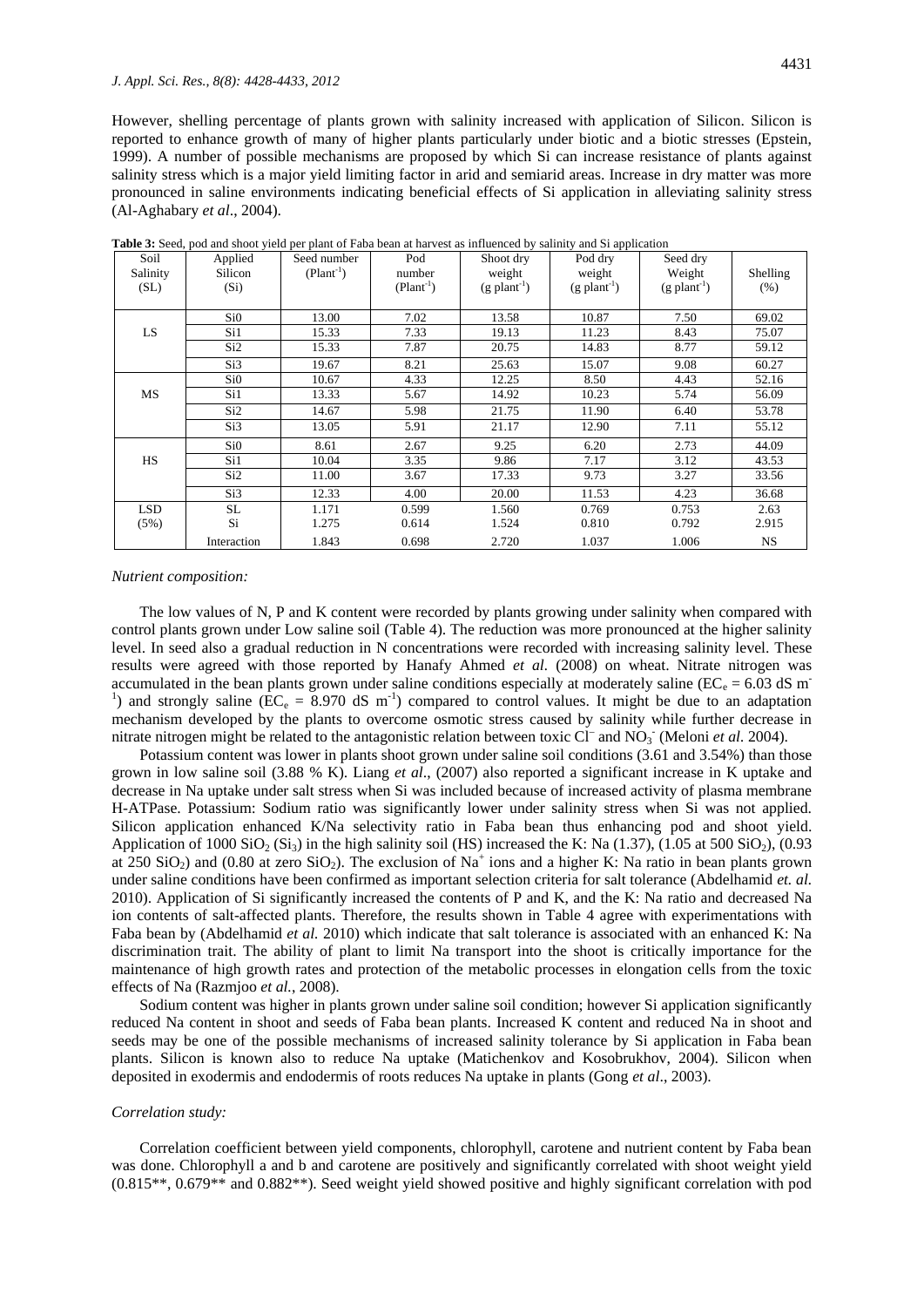number (0.614<sup>\*\*</sup>) and seed number (0.572<sup>\*\*</sup>) of Faba bean plants. Sodium content in shoots had a significant negative correlation with shoot (-0.666\*\*), seed weight (-0.375\*), pod number (-0.644\*\*) and leaf area (- 0.601\*\*). Calcium contents are negatively correlated with shoot yield  $(0.421**)$  and pod number  $(0.557**)$ . Leaf area negatively correlated with sodium content in shoot and seed of Faba bean plants.

| Salinity | Silicon (Si)    | $N$ $(\%)$ |       | $P$ (%)   |       | $K(\%)$ |       | Na %      |       | Ca %  |       | K/Na      |       |
|----------|-----------------|------------|-------|-----------|-------|---------|-------|-----------|-------|-------|-------|-----------|-------|
| (SL)     |                 | Shoot      | Seed  | Shoot     | Seed  | Shoot   | Seed  | Shoot     | Seed  | Shoot | Seed  | Shoot     | Seed  |
|          | Si <sub>0</sub> | 2.44       | 3.93  | 0.222     | 0.286 | 2.92    | 3.44  | 3.12      | 2.41  | 1.12  | 2.17  | 0.94      | 1.43  |
| LS.      | Si <sub>1</sub> | 2.40       | 3.68  | 0.242     | 0.366 | 3.88    | 3.92  | 2.94      | 2.32  | 1.05  | 1.92  | 1.32      | 1.78  |
|          | Si <sub>2</sub> | 2.33       | 3.06  | 0.281     | 0.319 | 4.32    | 4.12  | 2.54      | 2.22  | 1.08  | 1.94  | 1.70      | 1.77  |
|          | Si <sub>3</sub> | 2.12       | 3.59  | 0.340     | 0.300 | 4.41    | 3.76  | 2.26      | 2.21  | 0.98  | 1.37  | 1.95      | 1.70  |
|          | Si <sub>0</sub> | 2.21       | 3.98  | 0.224     | 0.290 | 3.21    | 3.52  | 3.81      | 2.71  | 1.32  | 1.91  | 0.84      | 1.30  |
| MS       | Si <sub>1</sub> | 1.95       | 3.71  | 0.284     | 0.314 | 3.44    | 3.56  | 3.46      | 2.54  | 0.53  | 1.64  | 0.99      | 1.40  |
|          | Si <sub>2</sub> | 1.97       | 3.19  | 0.266     | 0.327 | 4.12    | 3.64  | 2.68      | 2.07  | 0.79  | 1.68  | 1.54      | 1.76  |
|          | Si <sub>3</sub> | 2.02       | 3.01  | 0.293     | 0.300 | 3.68    | 3.82  | 2.41      | 2.60  | 0.38  | 1.52  | 1.53      | 1.47  |
|          | Si <sub>0</sub> | 2.14       | 3.28  | 0.194     | 0.271 | 3.32    | 2.64  | 4.13      | 3.02  | 0.92  | 1.85  | 0.80      | 1.23  |
| HS       | Si <sub>1</sub> | 1.88       | 3.17  | 0.244     | 0.246 | 3.63    | 3.72  | 3.92      | 2.99  | 0.66  | 1.21  | 0.93      | 0.88  |
|          | Si <sub>2</sub> | 1.83       | 3.11  | 0.251     | 0.300 | 3.52    | 3.76  | 3.35      | 2.98  | 0.79  | 2.24  | 1.05      | 1.26  |
|          | Si <sub>3</sub> | 1.92       | 3.09  | 0.282     | 0.281 | 3.68    | 2.64  | 2.68      | 2.65  | 0.58  | 1.38  | 1.37      | 1.00  |
| LSD      | SL.             | 0.161      | 0.153 | 0.080     | 0.025 | 0.256   | 0.231 | 0.249     | 0.137 | 0.076 | 0.070 | 0.136     | 0.086 |
| (5%)     | Si              | 0.193      | 0.177 | 0.027     | NS.   | 0.293   | 0.266 | 0.287     | 0.158 | 0.088 | 0.080 | 0.157     | 0.099 |
|          | Interaction     | NS.        | 0.307 | <b>NS</b> | NS.   | 0.507   | 0.461 | <b>NS</b> | 0.274 | 0.152 | 0.130 | <b>NS</b> | 0.172 |

**Table 4:** Total N, P, K, Na and Ca contents of Faba bean as influenced by soil salinity and Si application

#### *Conclusion:*

The results of this study highlight the role of silicon in improving Faba bean yield under low saline or saline soil conditions. We suggest that under low saline soil conditions, silicon should be sprayed by concentration 250 ppm at 45 and 90 days after sowing significantly increased pod yield/plant. Furthermore under saline soil condition all levels of silicon (250 and 1000 ppm  $SiO<sub>2</sub>$ ) are important to minimize the hazardous effects of sodium on growth and yield of Faba bean plants.

## **References**

- Abdalla, M. Mona, 2011. Impact of diatomite nutrition on two *Trifolium alexandrinum* cultivars differing in salinity tolerance. *International Journal of Plant Physiology and Biochemistry,* 3(13): 233-246.
- Abdelhamid, M.T., M. Shokr and M.A. Bekheta, 2010. Growth, root characteristics, and leaf nutrients accumulation of four faba bean (*Vicia faba* L.) cultivars differing in their broomrape tolerance and the soil properties in relation to salinity. *Communications in Soil Science and Plant Analysis,* 41: 2713-2728.
- Al-Aghabary, K., Z. Zhu, and Q. Shi, 2004. Influence of silicon supply on chlorophyll content, chlorophyll fluorescence, and antioxidative enzyme activities in tomato plants under salt stress. *J. Plant Nutr.,* 27: 2101- 2115.
- Al-Rawahy, S.A., H.S. Al-Dhuhli, S. Prathapar and H. AbdelRahman, 2011. Mulching Material Impact on Yield, Soil Moisture and Salinity in Saline-irrigated Sorghum Plots. International Journal of Agriculture Research, 6(1): 75-81.
- Bekheta, M.A., M.T. Abdelhamid and A.A. El-Morsi, 2009. Physiological response of *Vicia faba* to prohexadione–calcium under saline conditions. *Planta Daninha*, 27: 769-779.
- El-Bagoury, H.A., Y.A. Hossni, A. El-Tantawy, M. Shehata and R. Asmaael, 1999. Effect of saline water irrigation on growth and chemical composition of (*Casuarina equisetifolia* L.) seedlings. *Egypt J. Hortic.,* 26: 47-57.
- Epstein, E., 1999. Silicon. Ann. Rev. Plant Physiol. *Plant Mol. Biol.,* 50: 641-664.
- [Erdogan, C.,](http://www.cabdirect.org/search.html?q=au%3A%22Erdog%CC%86an%2C+C.%22) 2012. A leaf area estimation model for faba bean (*Vicia faba* L.) grown in the Mediterranean type of climate. *Ziraat Fakültesi Dergisi - [Süleyman Demirel Üniversitesi,](http://www.cabdirect.org/search.html?q=do%3A%22Ziraat+Fak%C3%BCltesi+Dergisi+-+S%C3%BCleyman+Demirel+%C3%9Cniversitesi%22)* 7(1): 58-63.
- Faithfull, N.T., 2002. *Methods in agricultural chemical analysis*. A practical handbook. CABI Publishing. 84- 95.
- Ghassemi-Golezani, K., Nikpour-Rashidabad, S. Zehtab-Salmasi, 2012. Physiological performance of pinto bean cultivars under salinity. International Journal of Plant, Animal and Environmental Sciences, 2: 223- 228.
- Gomez, K.A. and A.A. Gomez, 1984. *Statistical Procedures for Agriculture Research* " 2td (ed) John Wiley and Sons Inc. New York.
- Gong, H.J., K.M. Chen, G.C. Chen, S.M. Wang and C.L. Zhang, 2003. Effect of silicon on growth of wheat under drought. . *J. Plant Nutr.,* 26(5): 1055-1063.